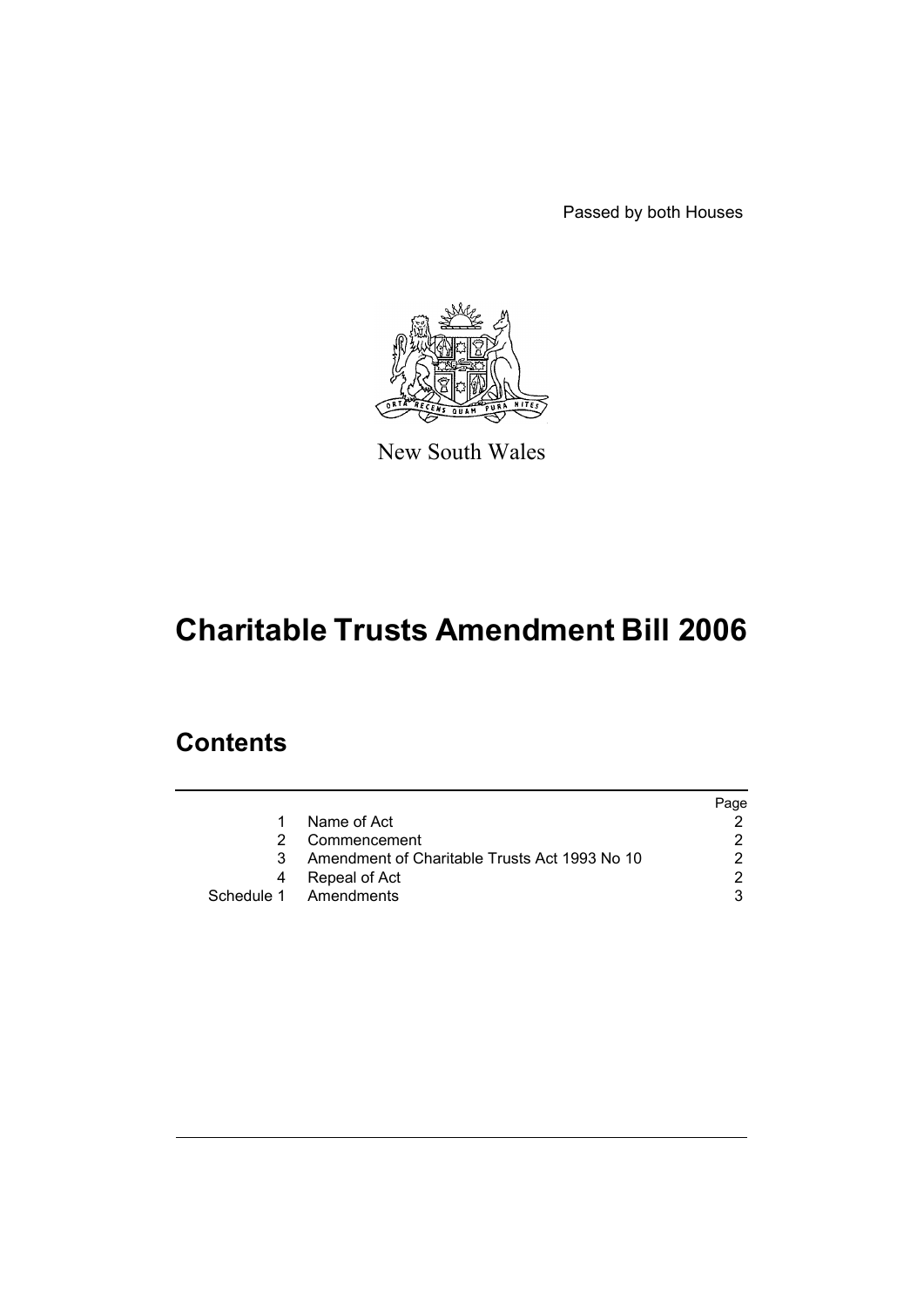*I certify that this PUBLIC BILL, which originated in the LEGISLATIVE ASSEMBLY, has finally passed the LEGISLATIVE COUNCIL and the LEGISLATIVE ASSEMBLY of NEW SOUTH WALES.*

> *Clerk of the Legislative Assembly. Legislative Assembly, Sydney, , 2006*



New South Wales

## **Charitable Trusts Amendment Bill 2006**

Act No , 2006

An Act to amend the *Charitable Trusts Act 1993* to enable charitable trusts to make gifts to certain entities without affecting their status as a charitable trust; to validate certain matters; and for other purposes.

*I have examined this Bill, and find it to correspond in all respects with the Bill as finally passed by both Houses.*

*Chairman of Committees of the Legislative Assembly.*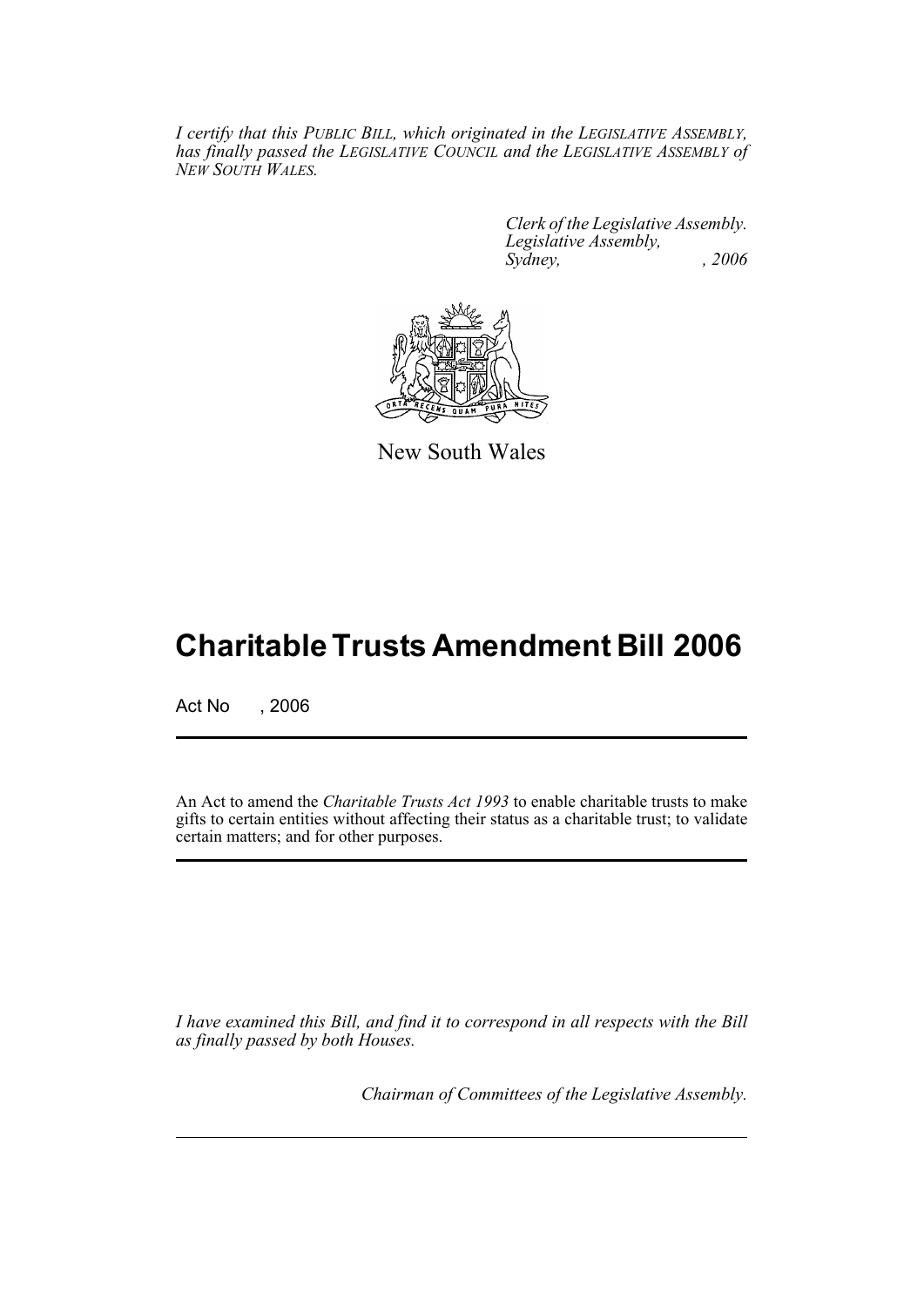### **The Legislature of New South Wales enacts:**

### **1 Name of Act**

This Act is the *Charitable Trusts Amendment Act 2006*.

### **2 Commencement**

This Act commences on the date of assent to this Act.

## **3 Amendment of Charitable Trusts Act 1993 No 10**

The *Charitable Trusts Act 1993* is amended as set out in Schedule 1.

### **4 Repeal of Act**

- (1) This Act is repealed on the day following the day on which this Act commences.
- (2) The repeal of this Act does not, because of the operation of section 30 of the *Interpretation Act 1987*, affect any amendment made by this Act.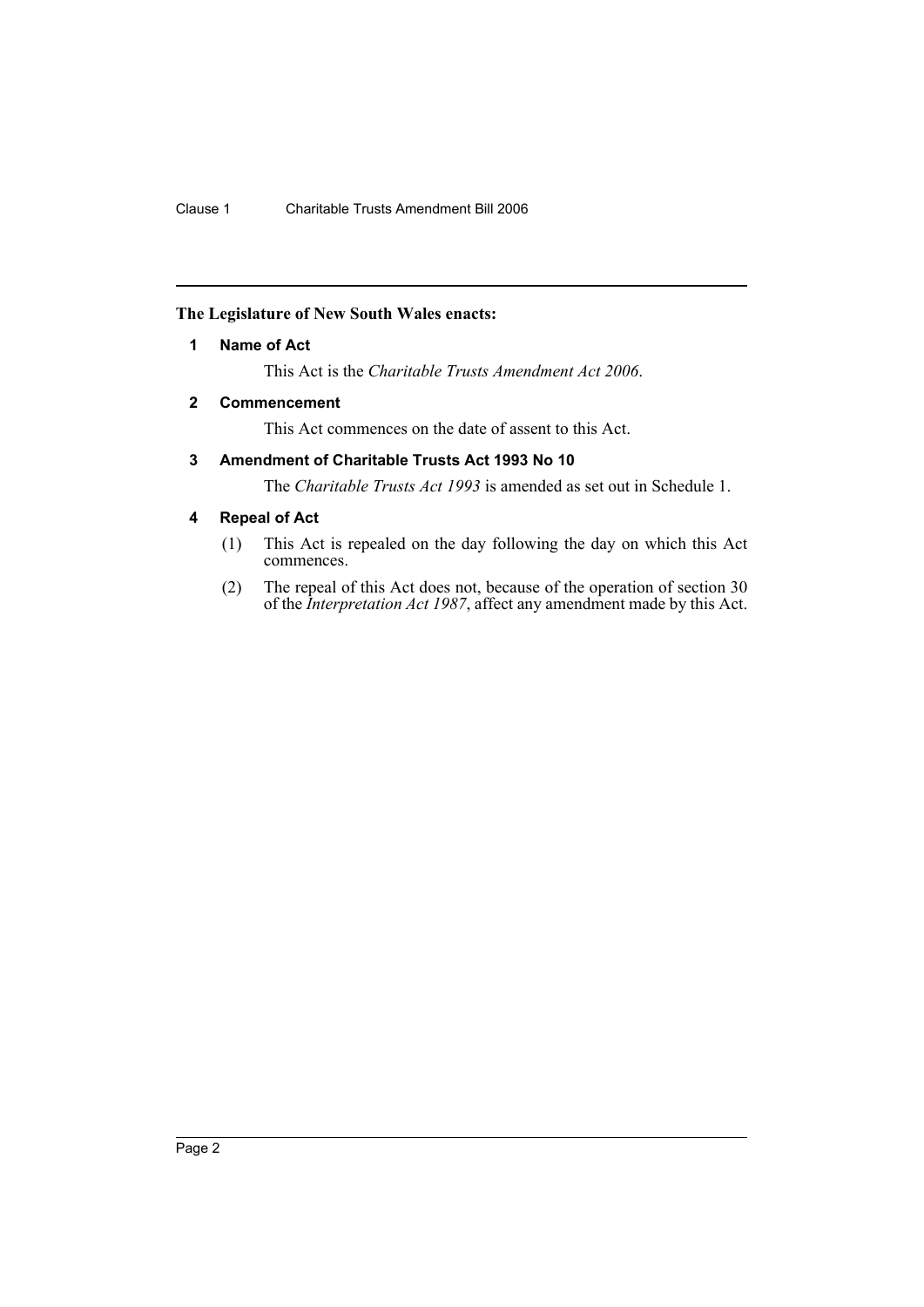Amendments **Schedule 1** and the set of the set of the set of the set of the set of the set of the set of the set of the set of the set of the set of the set of the set of the set of the set of the set of the set of the set

## **Schedule 1 Amendments**

(Section 3)

**[1] Part 4A**

Insert after Part 4:

## **Part 4A Gifts by certain trusts for philanthropic purposes**

#### **22A Definitions**

In this Part:

*commencement day* means the date of assent to the *Charitable Trusts Amendment Act 2006*.

*eligible recipient* means a deductible gift recipient within the meaning of the *Income Tax Assessment Act 1997* of the Commonwealth, whether or not the deductible gift recipient is a charity at law or (without limitation) is established for a charitable purpose or purposes.

*prescribed trust* means a trust:

- (a) that establishes and maintains a fund referred to in item 2 of the table in section 30-15 of the *Income Tax Assessment Act 1997* of the Commonwealth, or
- (b) that is established for charitable or philanthropic purposes and is of a class prescribed by the regulations,

whether created before, on or after the commencement day.

*trust instrument* means the initial instrument establishing a prescribed trust, as modified by all validly executed amendments.

#### **22B Prescribed trust—trust instrument containing express power to give to eligible recipients**

The trust instrument of a prescribed trust may include an express power for the trustees to provide money, property or benefits to or for an eligible recipient or for the establishment of an eligible recipient.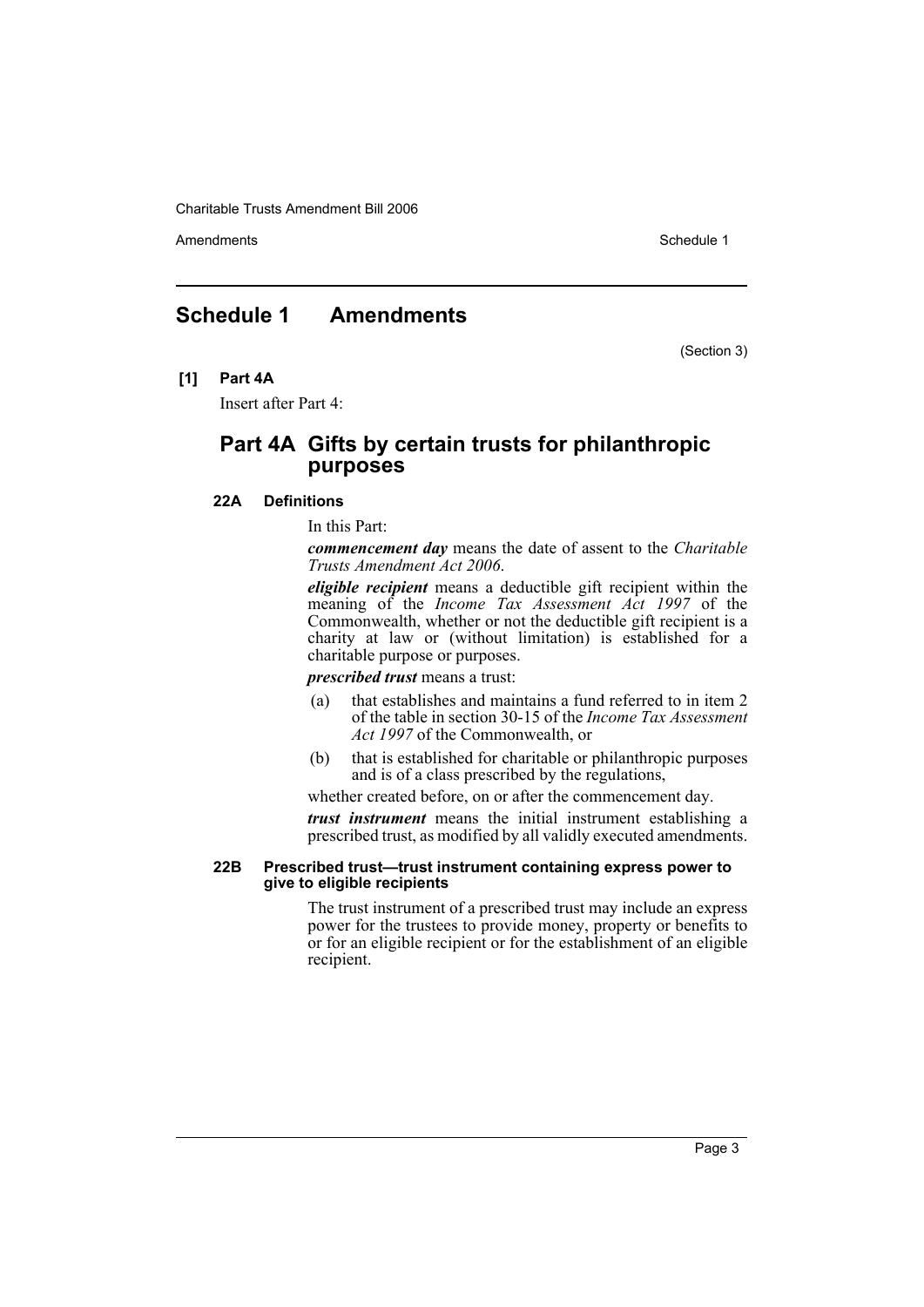Schedule 1 Amendments

#### **22C Prescribed trust—trust instrument not containing express power to give to eligible recipients**

- (1) The powers of the trustees of a prescribed trust, whose trust instrument does not contain an express power to do so, include a power to provide money, property or benefits to or for an eligible recipient or for the establishment of an eligible recipient.
- (2) Subsection (1):
	- (a) applies despite any provision to the contrary in the trust instrument, but
	- (b) does not apply in relation to a particular eligible recipient or a particular class of eligible recipients to the extent that there is an express prohibition in the trust instrument against the provision by the trustees of money, property or benefits:
		- (i) to or for that eligible recipient or class of eligible recipients, or
		- (ii) for the establishment of that eligible recipient or class of eligible recipients.
- (3) Subsection (1) does not apply to the trustees of a prescribed trust unless there is in force a declaration substantially to the effect of the form in Schedule 1 in respect of the prescribed trust.
- (4) For the purpose of making a declaration under this section, the form in Schedule 1 may be modified so as to limit the application of the declaration to a specified eligible recipient or specified class of eligible recipients. If the declaration made in respect of a prescribed trust is so limited, subsection (1) in its application to the prescribed trust has effect only in relation to the specified eligible recipient or specified class of eligible recipients.
- (5) The trustees must ensure that the declaration, or a certified copy of it, is retained with the records of the prescribed trust.
- (6) The trustees are not under a duty to make a declaration under this section, nor are the trustees in breach of a duty in making a declaration under this section.

#### **22D Ancillary provisions**

(1) In this section:

*prescribed power*, in relation to a prescribed trust, means:

(a) a power referred to in section 22B included in the trust instrument, or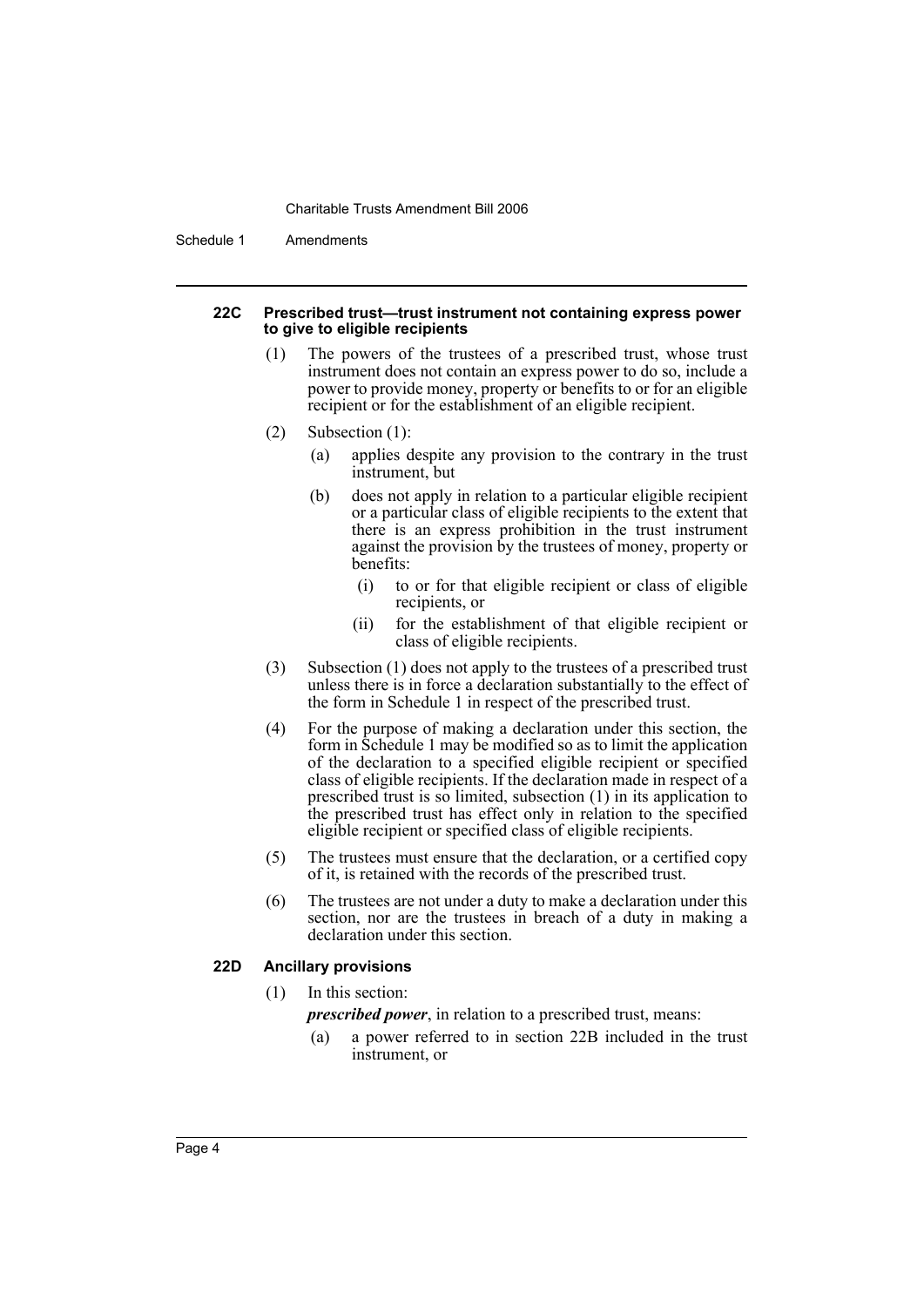Amendments **Amendments** Schedule 1

- (b) the power referred to in section 22C as applying to the prescribed trust.
- (2) This Act applies to a prescribed trust as if the prescribed power were a power exercisable for a charitable purpose.
- (3) Without limiting subsection (2):
	- (a) neither the existence nor the exercise of the prescribed power affects the validity or status of a charitable trust as a charitable trust, and
	- (b) a prescribed trust is to be construed and given effect to in the same manner in all respects as if:
		- (i) the prescribed power were a power exercisable for a charitable purpose, and
		- (ii) any payment or application of the trust property or the trust income, or any part of either of them, in the manner allowed by the power were to or for a charitable purpose, and
	- (c) the existence or exercise of the prescribed power does not affect the control of a prescribed trust by the Court in the exercise of the Court's general jurisdiction with respect to charitable trusts, and
	- (d) the jurisdiction referred to in paragraph (c) extends to the prescribed power as if the power were exercisable for a charitable purpose.
- (4) The provision, before the commencement day, by the trustees of a prescribed trust of money, property or benefits to or for an eligible recipient or for the establishment of an eligible recipient:
	- (a) is taken to be, and always to have been, a provision for an authorised and valid purpose of the prescribed trust, and
	- (b) does not affect, and is taken never to have affected, the status of the prescribed trust as a charitable trust.

This subsection applies despite anything to the contrary in the trust instrument.

(5) The inclusion of a power referred to in section 22B in the trust instrument of a prescribed trust before the commencement day is taken to be, and always to have been, validly included.